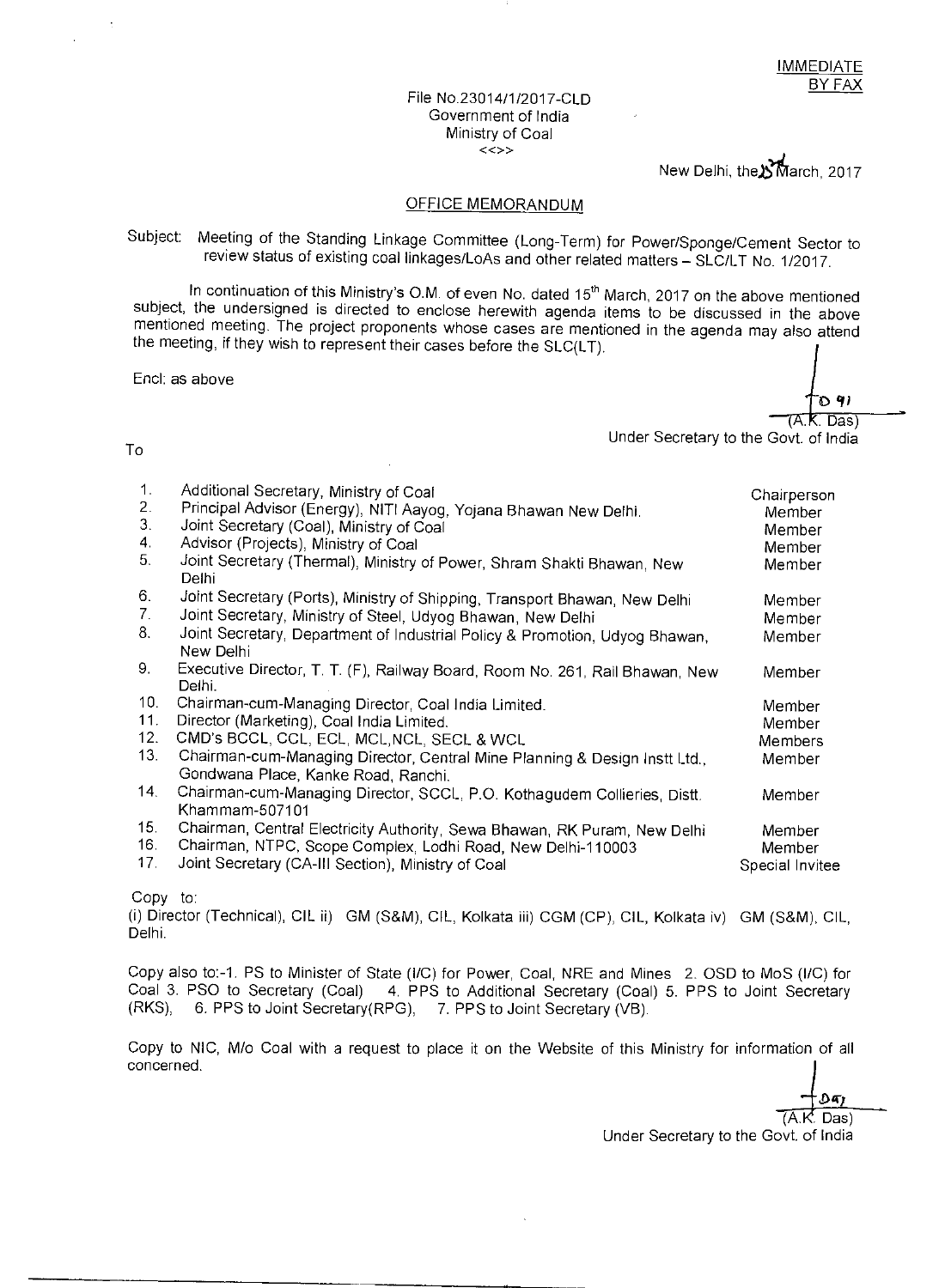#### No. 23014%1/2017-CPO Government of India Ministry of Coal

### **New Delhi, Dated March, 2017**

## **Agenda for the meeting of the Standing Linkage Committee (Long Term) for Power to be held on 29th March, 2017.**

A meeting of the Standing Linkage Committee (Long Term) for Power will be held on 29.03.2017 under the Chairmanship of Additional Secretary (Coal) to review the status of LoAs issued by Coal India Ltd and its subsidiaries in pursuance of the recommendations of the Committee and other related matters. The agenda shall be as

| Agenda                                                                                  |                                                                                                                                                                                                                                                                                                                                                                                                                                                                                                                                                                                                                                                            |
|-----------------------------------------------------------------------------------------|------------------------------------------------------------------------------------------------------------------------------------------------------------------------------------------------------------------------------------------------------------------------------------------------------------------------------------------------------------------------------------------------------------------------------------------------------------------------------------------------------------------------------------------------------------------------------------------------------------------------------------------------------------|
| Agenda Item No.                                                                         | Brief description of the Agenda item                                                                                                                                                                                                                                                                                                                                                                                                                                                                                                                                                                                                                       |
| 1                                                                                       | Confirmation of Minutes of the SLC (LT) meeting held on<br>01.09.2016.                                                                                                                                                                                                                                                                                                                                                                                                                                                                                                                                                                                     |
| Confirmation<br>οf<br>Minutes of<br>the<br>SLC (LT) meeting<br>held<br>on<br>01.09.2016 |                                                                                                                                                                                                                                                                                                                                                                                                                                                                                                                                                                                                                                                            |
|                                                                                         | Power                                                                                                                                                                                                                                                                                                                                                                                                                                                                                                                                                                                                                                                      |
| Agenda Item<br>No.2<br>Review of ACQ<br>of Ramagundam-<br>III TPP of NTPC               | The matter of review of ACQ of Ramagundam-III TPP of NTPC was<br>also discussed in SLC(LT) meeting held on 01.09.2016. The<br>SLC(LT) recommended that the matter would be examined on file.<br>The SLC (LT) vide its order dated 02.09.1999 had accorded linkage<br>of 2.5 MTPA from SECL (Korba) to Ramagundam, Stage-III (500<br>MW) power plant. However, during the time of signing of FSA, the<br>ACQ was set as 1.0 MTPA. Ramagundam TPP is a pre-2009 plant<br>where the supplies are being made at 90% of ACQ as per the<br>CCEA decision of 21.06.2013. The ACQ of the pre-2009 plants<br>were fixed as per the communication received from CEA. |
|                                                                                         | MoP vide its O.M. dated 26.10.2016 stated that the matter has<br>been examined in consultation with CEA. MoP had stated that a<br>meeting was held on 08.04.2009 under the chairmanship of<br>Chairperson, CEA on the issues related to FSA. In the meeting,<br>based on the proposal of NTPC, ACQ for Ramagundam-III was<br>fixed at 2.5 MTPA. However, CIL agreed to supply beyond 2007-08<br>level on best effort basis. The supply from CIL sources to this unit<br>was about 0.68 MT during 2007-08. Subsequently, FSA was signed                                                                                                                     |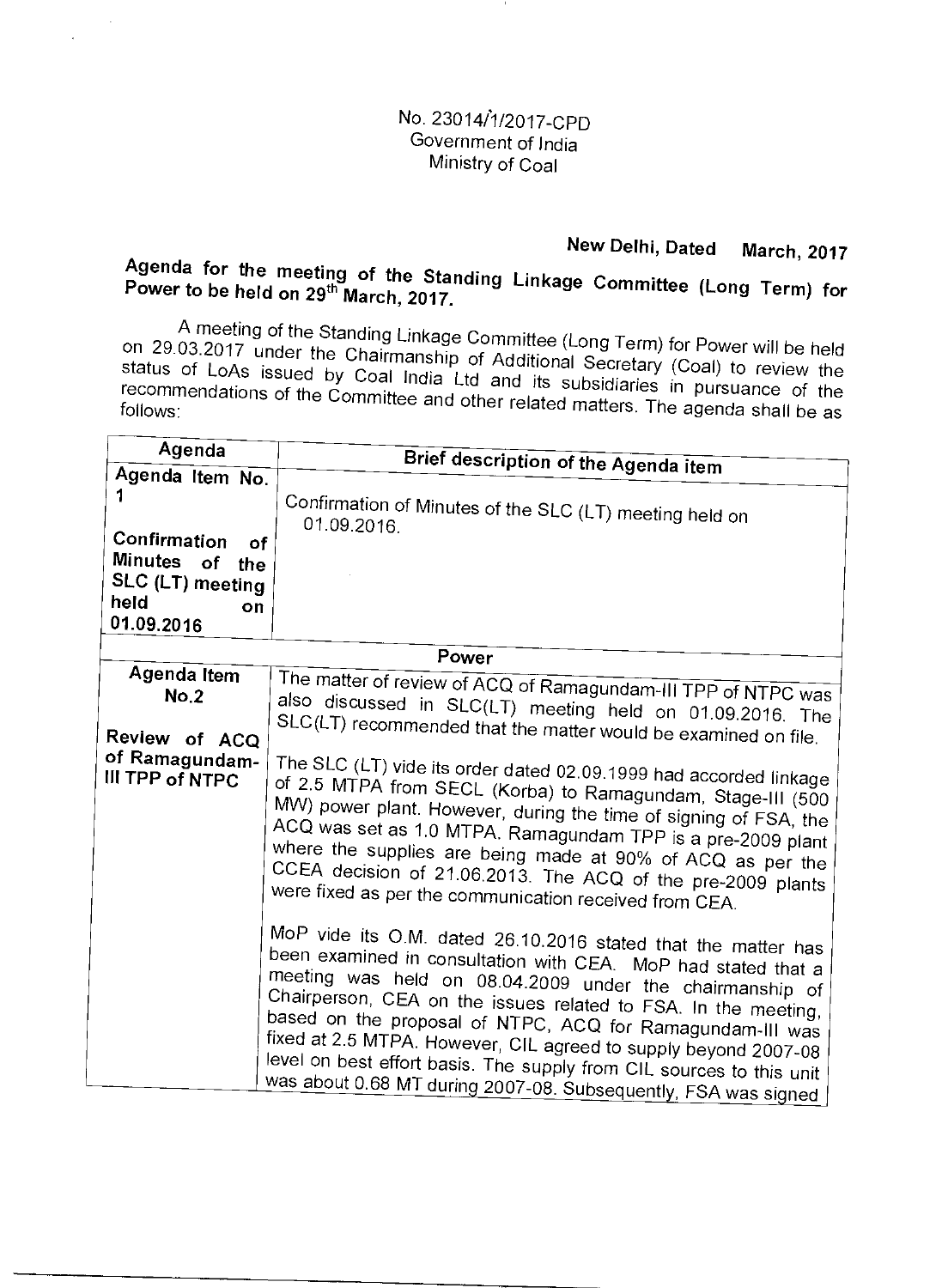|                             | on 26.07.2011 and 15.07.2011 with MCL and SECL respectively for<br>a quantity of 1.0 MTPA (0.5 MTPA each from MCL and SECL)<br>instead of 2.5 MTPA as finalized in the meeting held on 08.04.2009<br>and accorded by SLC (LT) in its order dated 02.09.1999. The<br>reason for less allocation, as cited by CIL, was that there were<br>problems in supplying coal due to logistic constraints and also due<br>to negative balance coal scenario of the subsidiaries prevailing at<br>that time. Subsequently, as per recommendations of the new IMTF<br>in their report dated 02.02.2015 on rationalization of coal sources,<br>the linked source of Ramagundam-III (500MW) has<br>been<br>transferred from MCL & SECL to SCCL. MoP had indicated that<br>this would now eliminate the logistic issues in supply of coal. With<br>the enhanced availability of domestic coal, the coal supply scenario<br>has now become comfortable and enhancement in ACQ of the<br>plant may be considered. MoP has requested Ministry of Coal to<br>consider increasing ACQ of Ramagundam-III to 2.5 MT as finalized<br>in the meeting held in CEA on 08.04.2009 and approved by SLC<br>$(LT)$ in its order dated 02.09.1999.<br>SLC(LT) to take a view in the matter. |
|-----------------------------|-------------------------------------------------------------------------------------------------------------------------------------------------------------------------------------------------------------------------------------------------------------------------------------------------------------------------------------------------------------------------------------------------------------------------------------------------------------------------------------------------------------------------------------------------------------------------------------------------------------------------------------------------------------------------------------------------------------------------------------------------------------------------------------------------------------------------------------------------------------------------------------------------------------------------------------------------------------------------------------------------------------------------------------------------------------------------------------------------------------------------------------------------------------------------------------------------------------------------------------------------------------|
|                             |                                                                                                                                                                                                                                                                                                                                                                                                                                                                                                                                                                                                                                                                                                                                                                                                                                                                                                                                                                                                                                                                                                                                                                                                                                                             |
| <b>Agenda Item</b>          | A request was received from NTPC for supply of coal a/c its                                                                                                                                                                                                                                                                                                                                                                                                                                                                                                                                                                                                                                                                                                                                                                                                                                                                                                                                                                                                                                                                                                                                                                                                 |
| No.3                        | Badarpur TPS (BTPS) to Vindhyachal V (Unit 13) under the new                                                                                                                                                                                                                                                                                                                                                                                                                                                                                                                                                                                                                                                                                                                                                                                                                                                                                                                                                                                                                                                                                                                                                                                                |
|                             | policy of "Flexible utilization of Domestic coal" and it was sent to                                                                                                                                                                                                                                                                                                                                                                                                                                                                                                                                                                                                                                                                                                                                                                                                                                                                                                                                                                                                                                                                                                                                                                                        |
| Transfer of coal<br>linkage | MoP for their comments. MoP examined the request of NTPC in                                                                                                                                                                                                                                                                                                                                                                                                                                                                                                                                                                                                                                                                                                                                                                                                                                                                                                                                                                                                                                                                                                                                                                                                 |
| to                          | consultation with CEA and indicated that as per the methodology                                                                                                                                                                                                                                                                                                                                                                                                                                                                                                                                                                                                                                                                                                                                                                                                                                                                                                                                                                                                                                                                                                                                                                                             |
| Vindhyachal and<br>Katwa    | for flexible utilization of domestic coal by reducing the cost of power                                                                                                                                                                                                                                                                                                                                                                                                                                                                                                                                                                                                                                                                                                                                                                                                                                                                                                                                                                                                                                                                                                                                                                                     |
| from<br><b>Badarpur TPP</b> | generation, domestic coal can be used in the optimal manner in                                                                                                                                                                                                                                                                                                                                                                                                                                                                                                                                                                                                                                                                                                                                                                                                                                                                                                                                                                                                                                                                                                                                                                                              |
|                             | different stations of the Central state generating companies. MoP                                                                                                                                                                                                                                                                                                                                                                                                                                                                                                                                                                                                                                                                                                                                                                                                                                                                                                                                                                                                                                                                                                                                                                                           |
|                             | indicated that NTPC may be allowed to utlize coal in optimal                                                                                                                                                                                                                                                                                                                                                                                                                                                                                                                                                                                                                                                                                                                                                                                                                                                                                                                                                                                                                                                                                                                                                                                                |
|                             | manner from the overall ACQ clubbed to their generating stations                                                                                                                                                                                                                                                                                                                                                                                                                                                                                                                                                                                                                                                                                                                                                                                                                                                                                                                                                                                                                                                                                                                                                                                            |
|                             | as per the scheme including diversion of coal about 2.2 MT from                                                                                                                                                                                                                                                                                                                                                                                                                                                                                                                                                                                                                                                                                                                                                                                                                                                                                                                                                                                                                                                                                                                                                                                             |
|                             | Badarpur TPS to Vindhyachal-V.                                                                                                                                                                                                                                                                                                                                                                                                                                                                                                                                                                                                                                                                                                                                                                                                                                                                                                                                                                                                                                                                                                                                                                                                                              |
|                             |                                                                                                                                                                                                                                                                                                                                                                                                                                                                                                                                                                                                                                                                                                                                                                                                                                                                                                                                                                                                                                                                                                                                                                                                                                                             |
|                             | Clarifications received from MoP were sent to CIL for taking                                                                                                                                                                                                                                                                                                                                                                                                                                                                                                                                                                                                                                                                                                                                                                                                                                                                                                                                                                                                                                                                                                                                                                                                |
|                             | necessary action. CIL further sought certain clarifications on the<br>following issues:                                                                                                                                                                                                                                                                                                                                                                                                                                                                                                                                                                                                                                                                                                                                                                                                                                                                                                                                                                                                                                                                                                                                                                     |
|                             |                                                                                                                                                                                                                                                                                                                                                                                                                                                                                                                                                                                                                                                                                                                                                                                                                                                                                                                                                                                                                                                                                                                                                                                                                                                             |
|                             | (i) Whether TPPs of State/Central Gencos not having FSA with CIL                                                                                                                                                                                                                                                                                                                                                                                                                                                                                                                                                                                                                                                                                                                                                                                                                                                                                                                                                                                                                                                                                                                                                                                            |
|                             | sources would be included in the coal supply matrix. Such TPPs                                                                                                                                                                                                                                                                                                                                                                                                                                                                                                                                                                                                                                                                                                                                                                                                                                                                                                                                                                                                                                                                                                                                                                                              |
|                             | may be new one or having erstwhile tapering linkage.                                                                                                                                                                                                                                                                                                                                                                                                                                                                                                                                                                                                                                                                                                                                                                                                                                                                                                                                                                                                                                                                                                                                                                                                        |
|                             | (ii) Whether TPPs having Bridge Linkage would be included in the                                                                                                                                                                                                                                                                                                                                                                                                                                                                                                                                                                                                                                                                                                                                                                                                                                                                                                                                                                                                                                                                                                                                                                                            |
|                             | supply matrix Aggregated Annual Contracted Quantity (AACQ)                                                                                                                                                                                                                                                                                                                                                                                                                                                                                                                                                                                                                                                                                                                                                                                                                                                                                                                                                                                                                                                                                                                                                                                                  |
|                             | since the price applicable for supply of coal under bridge linkage is                                                                                                                                                                                                                                                                                                                                                                                                                                                                                                                                                                                                                                                                                                                                                                                                                                                                                                                                                                                                                                                                                                                                                                                       |
|                             | 10 % over and above the notified price (except for WCL coal and                                                                                                                                                                                                                                                                                                                                                                                                                                                                                                                                                                                                                                                                                                                                                                                                                                                                                                                                                                                                                                                                                                                                                                                             |
|                             | coal of G1 to G5 for all subsidiaries).                                                                                                                                                                                                                                                                                                                                                                                                                                                                                                                                                                                                                                                                                                                                                                                                                                                                                                                                                                                                                                                                                                                                                                                                                     |

 $\label{eq:1} \frac{1}{\sqrt{2}}\left(\frac{1}{2}\right)^2$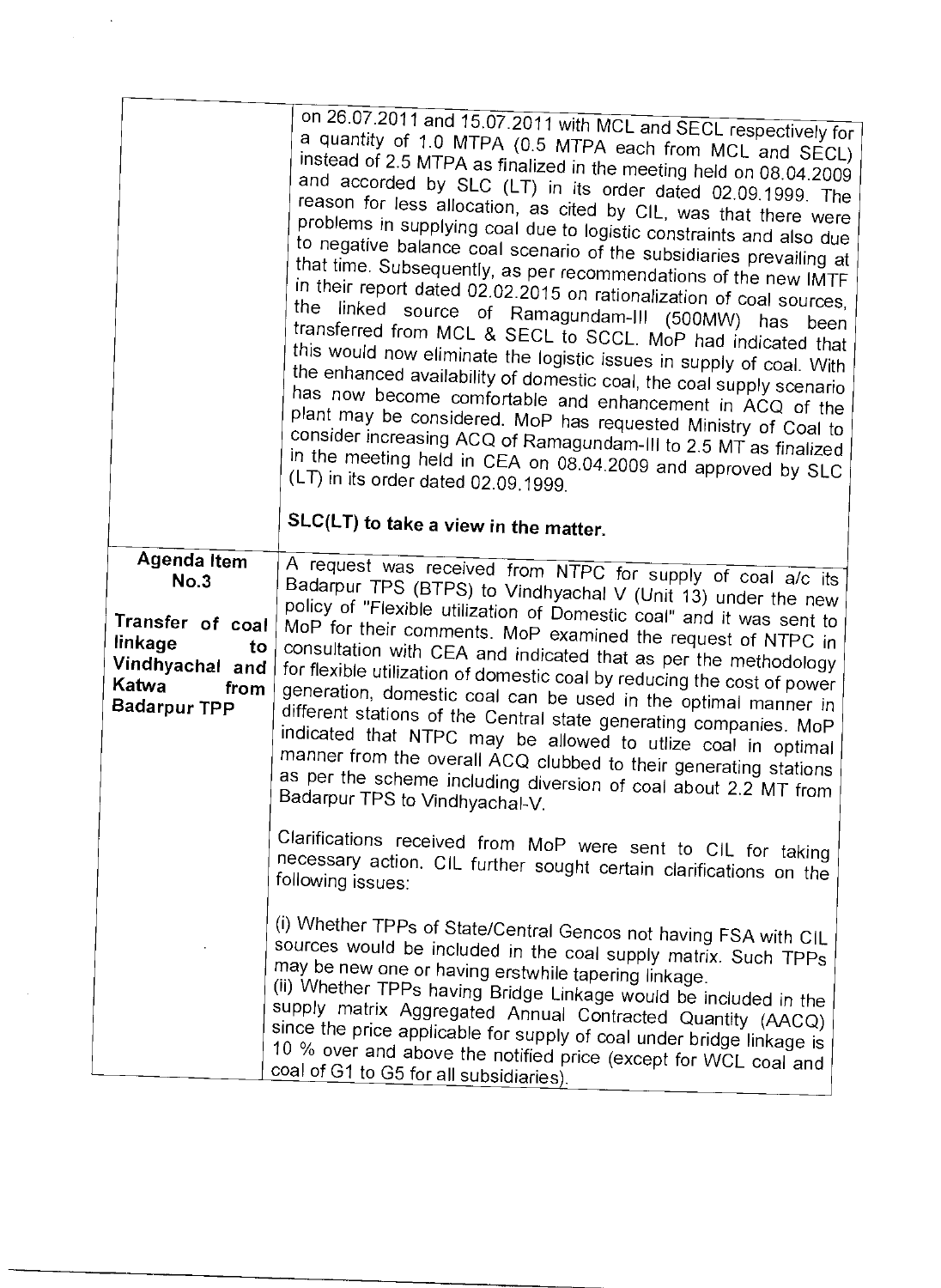|                                                                                                           | The issue related to request of NTPC for utilization of coal a/c<br>NTPC Badarpur TPS to Vindhyachal-V (Unit 13) was deliberated in<br>the SLC (LT) meeting held on 01.09.2016 wherein SLC (LT)<br>considered the matter and was of the opinion that the request<br>would be examined in receipt of views/recommendations of MoP.<br>Clarification on the issues raised by CIL was required from MoP.<br>Comments of MoP are awaited.                                                                                      |
|-----------------------------------------------------------------------------------------------------------|----------------------------------------------------------------------------------------------------------------------------------------------------------------------------------------------------------------------------------------------------------------------------------------------------------------------------------------------------------------------------------------------------------------------------------------------------------------------------------------------------------------------------|
|                                                                                                           | NTPC meanwhile requested to MoP, (with a copy endorsed to<br>MoC), for transfer of coal linkage of BTPS (705 MW) Delhi to<br>proposed Super Critical Power Project KATWA (2 x 660 MW) at<br>West Bengal as per the policy for automatic transfer of coal linkage<br>on closure of the plant and as decided by SLC(LT) in its meeting<br>held on 21.6.2016. MoP's comments were sought in this regard<br>and they have request to consider the request of NTPC as per the<br>policy for automatic transfer of coal linkage. |
|                                                                                                           | SLC(LT) to take a view in the matter.                                                                                                                                                                                                                                                                                                                                                                                                                                                                                      |
| Agenda Item                                                                                               |                                                                                                                                                                                                                                                                                                                                                                                                                                                                                                                            |
| No.4                                                                                                      | At present PTPS is having pre-2009 FSA for 6.600 MTPA of coal                                                                                                                                                                                                                                                                                                                                                                                                                                                              |
| Transfer<br>оf<br>existing<br>$\cot$<br>linkage of 4 units<br>of 110 MW each<br>Panipat Thermal           | for a capacity of 1360 MW. As 1 to 4 unit of 110 MW each is being<br>retired, therefore the pro-rata quantity of the retiring plants i.e.<br>2.315 MT (6.600/1360 x 440) is proposed to be allocated to $1x800$<br>MW supercritical unit of PTPS under the policy of automatic<br>transfer. One of the condition of this policy is that transfer shall take<br>place on commissioning of the new unit.                                                                                                                     |
| Power Station                                                                                             | SLC(LT) to take a view in the matter.                                                                                                                                                                                                                                                                                                                                                                                                                                                                                      |
| (PTPS)<br>to                                                                                              |                                                                                                                                                                                                                                                                                                                                                                                                                                                                                                                            |
| proposed 1x800<br>MW supercritical<br>unit at PTPS                                                        |                                                                                                                                                                                                                                                                                                                                                                                                                                                                                                                            |
| <b>Agenda Item</b><br>No.5                                                                                | M/s Indsil Energy & Electrochemical Ltd. applied for long term coal<br>linkage for its 11 MW CPP. SLC (LT) in its meeting held on                                                                                                                                                                                                                                                                                                                                                                                          |
| Change of name<br>of the company<br>from M/s Indsil                                                       | 27.10.2004 approved long term coal linkage to the tune of 72,000<br>tpa from Raigarh coalfields of SECL. Ministry of Railways was<br>agreed movement of coal from Raigarh coalfield.                                                                                                                                                                                                                                                                                                                                       |
| Energy &<br>Electrochemicals<br>Limited to M/s<br>Indsil Energy &<br>Electrochemicals<br>Private Limited. | In this context a letter was received from INDSIL Energy and<br>Electrochemicals Limited regarding correction in the name of Long<br>Term Coal Linkage order. It has been mentioned that name of<br>organization is mentioned as 'Indsil Energy and Electrochemical<br>Limited' instead of Indsil Energy and Electrochemicals Limited. The<br>last letter 's' in the word Electrochemicals has been omitted in the<br>said order.                                                                                          |
|                                                                                                           |                                                                                                                                                                                                                                                                                                                                                                                                                                                                                                                            |

 $\label{eq:2} \frac{1}{\sqrt{2}}\left(\frac{1}{\sqrt{2}}\right)^2$ 

 $\frac{1}{2}$ 

 $\ddot{\phantom{0}}$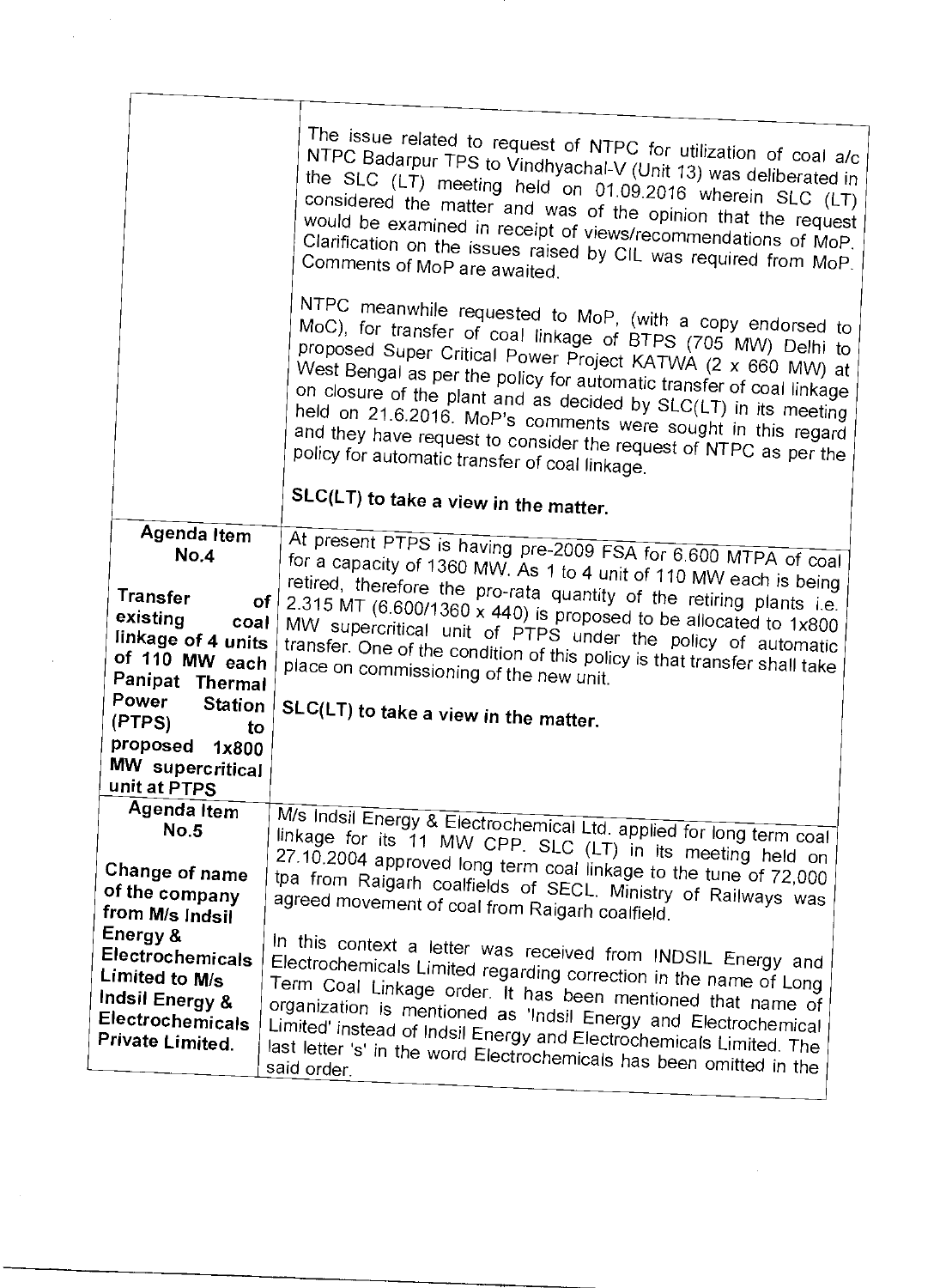| Indsil requested MoC to issue a letter to the effect that the name of<br>the company to be read as Indsil Energy and Electrochemicals<br>Limited. MoC issued letter no. 23021/187/2004-CPD dated<br>21.05.2006 to Chief General Manager, CIL regarding long term<br>coal linkage for 11 MW of M/s Indsil Energy and Electrochemicals<br>Limited, Chhattisgarh and it has been mentioned that the name of<br>the company may please be read as M/s Indsil Energy and<br>Electrochemicals Limited instead of Indsil Energy<br>Electrochemical Limited.<br>and |  |
|-------------------------------------------------------------------------------------------------------------------------------------------------------------------------------------------------------------------------------------------------------------------------------------------------------------------------------------------------------------------------------------------------------------------------------------------------------------------------------------------------------------------------------------------------------------|--|
| SECL, vide their letter dated 17.01.2017, informed MoC regarding<br>change in name of the company from Indsil Energy and<br>Electrochemicals Limited to Indsil Energy and Electrochemicals<br>Private Limited. It has been stated that aforesaid change in the<br>name of the company does not involve change in its management,<br>shareholding pattern, amalgamation, demerger, court order etc.<br>SLC(LT) to take a view in the matter.                                                                                                                 |  |
|                                                                                                                                                                                                                                                                                                                                                                                                                                                                                                                                                             |  |
|                                                                                                                                                                                                                                                                                                                                                                                                                                                                                                                                                             |  |

 $\label{eq:2.1} \mathcal{L}(\mathcal{L}^{\text{max}}_{\mathcal{L}}(\mathcal{L}^{\text{max}}_{\mathcal{L}})) \leq \mathcal{L}(\mathcal{L}^{\text{max}}_{\mathcal{L}}(\mathcal{L}^{\text{max}}_{\mathcal{L}}))$ 

 $\label{eq:2} \frac{1}{\sqrt{2}}\int_{0}^{\infty} \frac{dx}{\sqrt{2\pi}}\,dx$ 

 $\frac{1}{2}$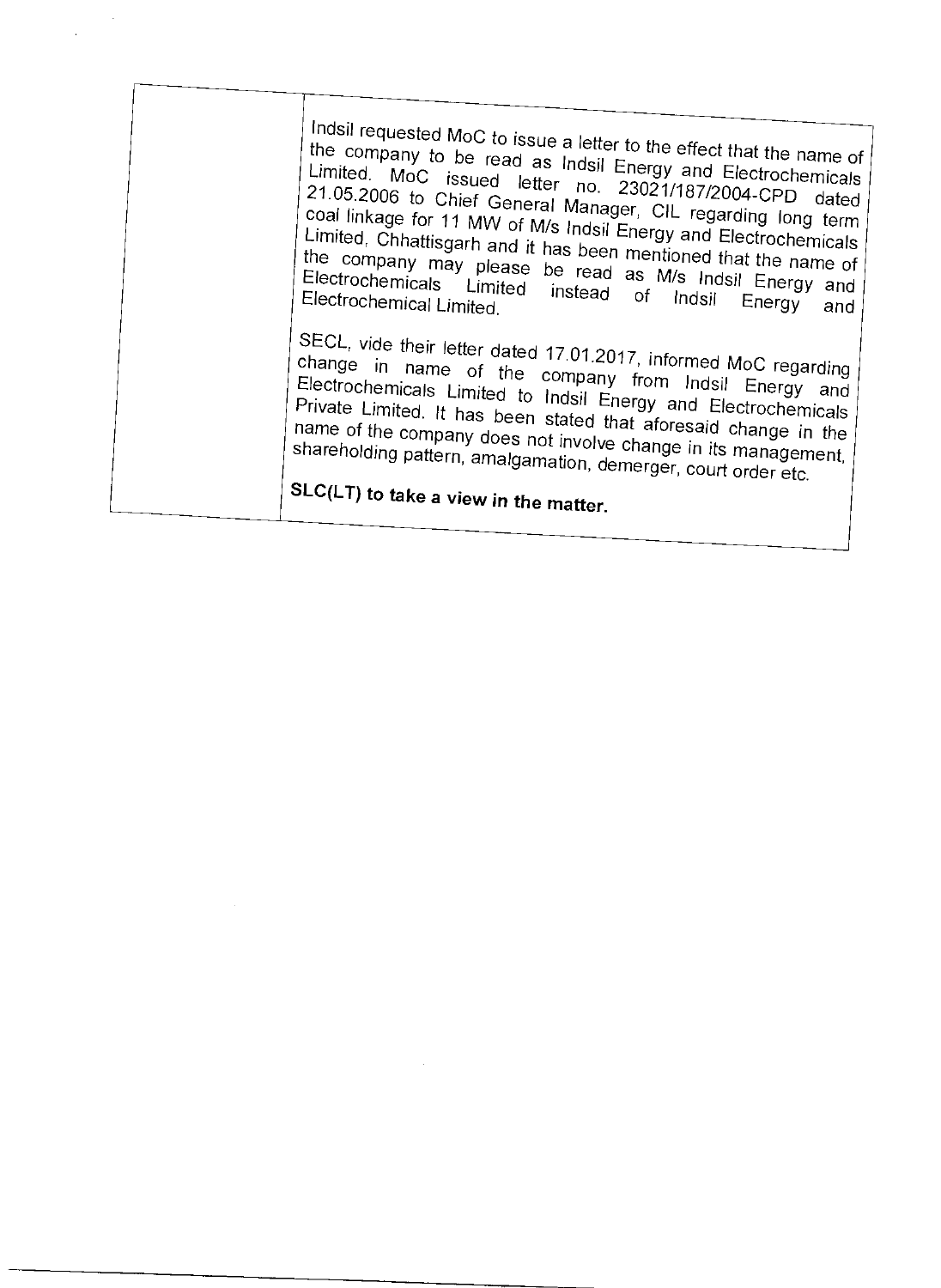#### No. 23014/1/2017-CPD Government of India Ministry of Coal

### **New Delhi, Dated March, 2017**

# **Agenda for the meeting of the Standing Linkage Committee (Long Term) for Power to be held on 29th March, 2017.**

A meeting of the Standing Linkage Committee (Long Term) for Power will be held on 29.03.2017 under the Chairmanship of Additional Secretary (Coal) to review the status of LoAs issued by Coal India Ltd and its subsidiaries in pursuance of the recommendations of the Committee and other related matters. The agenda shall be as

| Agenda           |                                                                                                                                                                                                                                                                                                                                                                                                                                                                                                                                                                                                                                                                                                                                                                                                                                                                                                                                                                                                                                                                                                                                                                                                                                                                                                                                                                                                                                                                                                                                                                                                                                                                                                                                                                                                                                            |
|------------------|--------------------------------------------------------------------------------------------------------------------------------------------------------------------------------------------------------------------------------------------------------------------------------------------------------------------------------------------------------------------------------------------------------------------------------------------------------------------------------------------------------------------------------------------------------------------------------------------------------------------------------------------------------------------------------------------------------------------------------------------------------------------------------------------------------------------------------------------------------------------------------------------------------------------------------------------------------------------------------------------------------------------------------------------------------------------------------------------------------------------------------------------------------------------------------------------------------------------------------------------------------------------------------------------------------------------------------------------------------------------------------------------------------------------------------------------------------------------------------------------------------------------------------------------------------------------------------------------------------------------------------------------------------------------------------------------------------------------------------------------------------------------------------------------------------------------------------------------|
| Agenda Item      | Brief description of the Agenda item                                                                                                                                                                                                                                                                                                                                                                                                                                                                                                                                                                                                                                                                                                                                                                                                                                                                                                                                                                                                                                                                                                                                                                                                                                                                                                                                                                                                                                                                                                                                                                                                                                                                                                                                                                                                       |
| <b>No.1</b>      |                                                                                                                                                                                                                                                                                                                                                                                                                                                                                                                                                                                                                                                                                                                                                                                                                                                                                                                                                                                                                                                                                                                                                                                                                                                                                                                                                                                                                                                                                                                                                                                                                                                                                                                                                                                                                                            |
| M/s J. K. Cement | M/s. JK Cement Ltd., vide its letter dated 06.06.2016 had indicated<br>that their CPP at Village Bamania, Distt. Nimbahera, Rajasthan<br>was commissioned in 1985-86 and has been in operation since<br>then. The boilers have become technologically obsolete and have<br>almost out lived their useful life. Maintaining safe and consistent<br>operation has become very difficult. Availability of spares is also a<br>major challenge. Further, the permission granted under sector<br>21[4] of the Air [Pollution & Control of Pollution] Act 1981 as<br>'Consent to Operate' prescribes particulate emission limit of only<br>100 mg/NM which is the same as for any modern CFBC/AFBC<br>Boiler and does not take into consideration the old design and age<br>of the boilers and therefore, it is increasingly becoming very difficult<br>to achieve these parameters with such old and outdated units. The<br>"consent" was valid upto 31.08.2015 and is yet to be renewed<br>further. They have no option but to close down the present units of<br>the CPP and replace them with modern and more efficient units.<br>The company has brought to the notice of Ministry of Power and its<br>administrative Ministry i.e. Ministry of Commerce & Industry, Deptt.<br>of Industrial Policy & Promotion to close the CPP and surrender the<br>coal linkage. In view of the time required for dismantling these old<br>units and erection of new ones in their place, they will not be able<br>to use the coal linkage allocated to it by the SLC (LT) in its meeting<br>held on 20.03.2008, pursuant to which an FSA had been signed<br>with SECL and WCL for supply of 39600 TPA each. The company<br>has requested to accept the surrender of coal linkage and<br>accordingly permit discontinuation of coal supply under the FSA |
|                  | and also advise WCL/SECL to accept the same without forfeiture of<br>the Bank Guarantee.                                                                                                                                                                                                                                                                                                                                                                                                                                                                                                                                                                                                                                                                                                                                                                                                                                                                                                                                                                                                                                                                                                                                                                                                                                                                                                                                                                                                                                                                                                                                                                                                                                                                                                                                                   |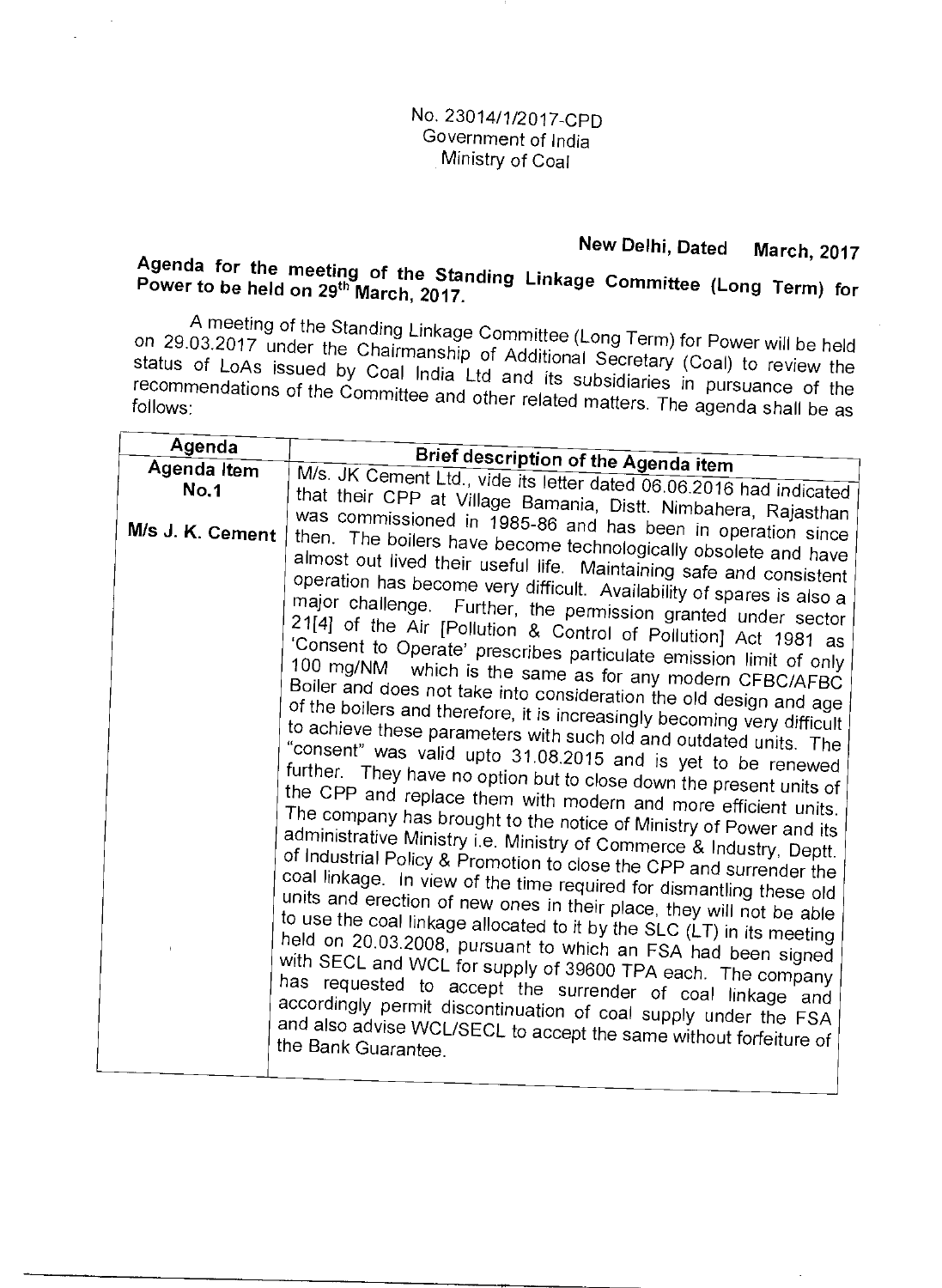| GM (S&M), WCL intimated regarding request of M/s. J.K.<br>Cement Ltd. for surrender of its Long Term Coal Linkage due to<br>closure of the old, out dated units of CPP that presently WCL is<br>having FSA with M/s. J.K. Cement Ltd. for its CPP plant located at<br>J.K. Cement Works, Nimbahera, Shambhupura, Rajasthan for a<br>quantity of 39,600 tonnes per annum. The FSA executed on<br>31.07.2008 is valid upto 31.07.2018. Further, as per present FSA<br>provisions, premature termination of FSA attracts forfeiture of<br>Security Deposit. WCL has requested for further advise of MoC in |  |
|---------------------------------------------------------------------------------------------------------------------------------------------------------------------------------------------------------------------------------------------------------------------------------------------------------------------------------------------------------------------------------------------------------------------------------------------------------------------------------------------------------------------------------------------------------------------------------------------------------|--|
| the matter.                                                                                                                                                                                                                                                                                                                                                                                                                                                                                                                                                                                             |  |
| GM (S&M), WCL has been requested to obtain<br>documents/information in this regard from the State Government<br>and bring the same for placing it before the SLC (L-T) meeting.                                                                                                                                                                                                                                                                                                                                                                                                                         |  |
| It has proposed that the proposal of the company for<br>surrender of linkage and BG forfeiture be referred to the SLC (LT)<br>for decision.                                                                                                                                                                                                                                                                                                                                                                                                                                                             |  |
| SLC(LT) to take a view in the matter.                                                                                                                                                                                                                                                                                                                                                                                                                                                                                                                                                                   |  |
|                                                                                                                                                                                                                                                                                                                                                                                                                                                                                                                                                                                                         |  |

 $\ddot{\phantom{0}}$